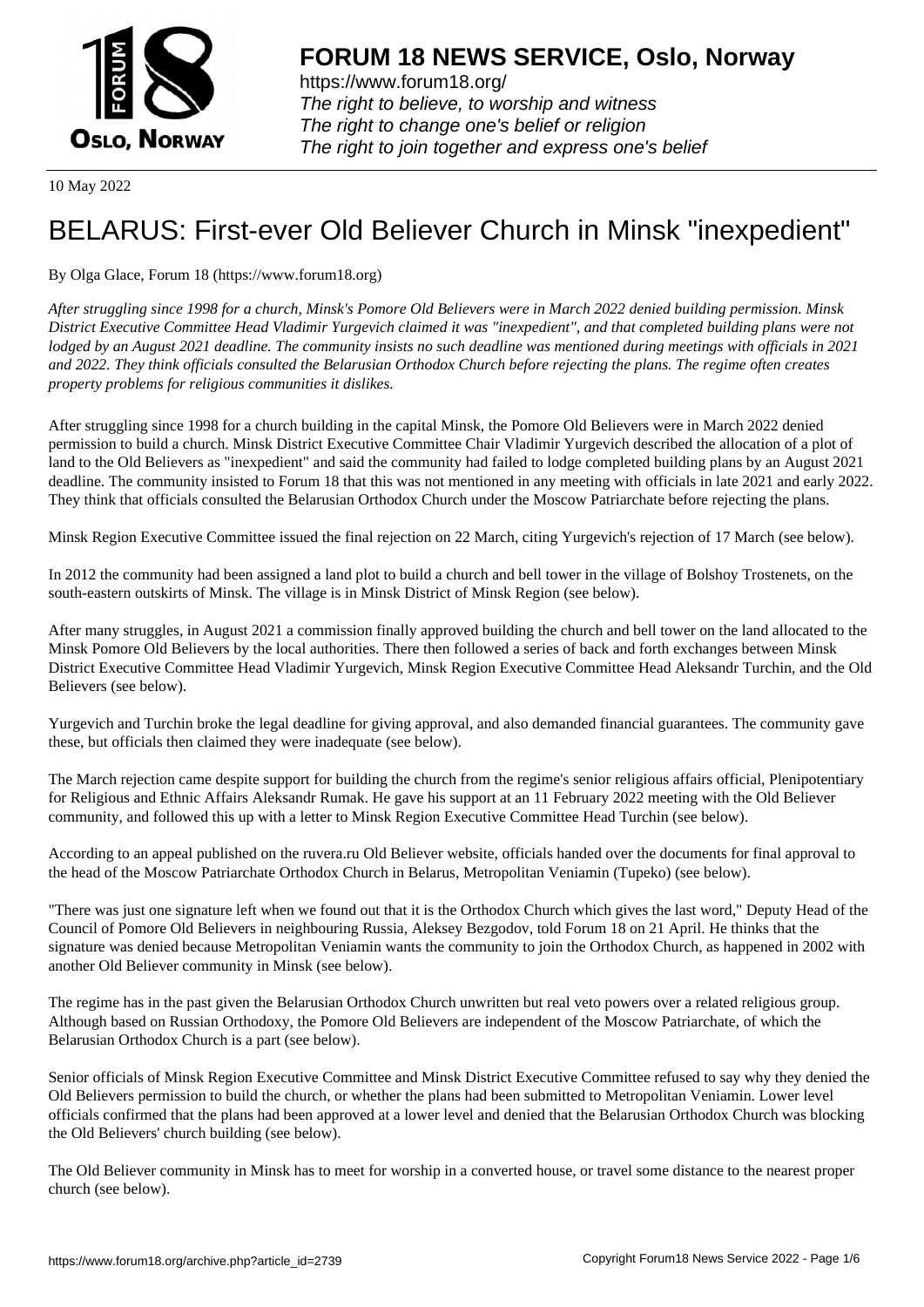commented. "Now it is insulting to ask the Orthodox Metropolitan for approval for building our church."

The Old Believers are a church based on Russian Orthodoxy which refused to accept the liturgical and governance reforms imposed upon the Russian Orthodox Church in the 17th century. Many Old Believer churches – including Pomore Old Believers – reject a priesthood and are led by lay people. They are independent of the Moscow Patriarchate, which the Belarusian Orthodox Church is part of.

Other religious communities have faced difficulties building or retaining places of worship. Minsk's New Life Full Gospel Church continues to meet in the car park outside its place of worship from which officials evicted it in February 2021 after repeatedly since 2002 using property problems to obstruct New Life's meetings for worship. The Church holds Sunday worship meetings outside – whether in snow, rain or sun – and livestreams them on the internet. Despite earlier threats, police have not intervened to stop or obstruct these outdoor meetings (see below).

In February, the Humanitarian Activity Department of the Presidential Administration did not allow a Catholic parish of Minsk Diocese to use funds sent by sponsors abroad to restore its historical church, which had been used as a children's music school in the Soviet period. Such permission is needed before a recipient can use money or humanitarian aid sent from abroad (see below).

Asked why his Department had rejected such donated funds, the Head of the Humanitarian Activity Department Igor Kudrevich claimed that such denials are extremely rare. Referring to a 2020 Decree on Foreign Humanitarian Aid, he explained that donations are prohibited if they are intended to support terrorist activities, political parties, referendums, elections, demonstrations, protests or propaganda. "Building churches is a good cause, we do not mind it," he claimed to Forum 18 (see below).

In January, the Humanitarian Activity Department refused to allow a Protestant Church in Vitebsk Region to get a shipment of humanitarian aid (including wheelchairs, clothes, footwear and furniture) sent from Europe. "If they only told us what is wrong, we would know what to do," a church member told Forum 18 (see below).

All the people associated with foreign aid asked Forum 18 not to identify them, for fear of state reprisals for publicly discussing the issue (see below).

Minsk Old Believer community: 1998 registration, yet still no church building allowed

The Old Believers in Minsk registered their community's statute in June 1998. Minsk City Executive Committee officially registered the community in 2002.

There has never been an Old Believer church building in Minsk, even though the community has expanded rapidly since 2002. It has to meet in a converted house or go to the nearest Old Believer churches in the town of Borisov [Barysaw], 75 kms (45 miles) away, or in Vilnius in neighbouring Lithuania.

Part of the Minsk Old Believer community, led by Vyacheslav Klementyev, joined the Belarusian Orthodox Church of the Moscow Patriarchate in 2002. This meant that those who remained had to in February 2003 register a new, independent Pomore Old Believer community named after the Assumption of the Blessed Virgin Mary.

In 2005 the Pomore Old Believers began attempts to relocate to Minsk a historic wooden church from the small village of Leshchinovo in Ostrovets District of Grodno Region on the border with Lithuania. The church had fallen into disrepair as no local Old Believer community remains. However, in 2010 the city authorities refused permission with the excuse (https://www.forum18.org/archive.php?article\_id=1540) that "we consider it inexpedient to transfer the wooden church to the urban environment of a big city like Minsk". No explanation was given for this claim, despite repeated questions by the community and Forum 18.

At a meeting with the community in 2012, the then Head of Minsk Regional Executive Committee Boris Batura approved the granting of a land plot for a new church in the capital. In 2016, the then Plenipotentiary for Religious and Ethnic Affairs Leonid Gulyako gave his backing. In August 2017 officials approved the site in Bolshoy Trostenets.

In August 2019, Minsk District Executive Committee extended the deadline for the Minsk Pomore Old Believers to complete the project until August 2021. However, the coronavirus pandemic delayed the drawing up of architectural plans. The community commissioned plans for the church and bell tower at the Bolshoy Trostenets site.

Plans, financial guarantees – then rejection and large debt

In August 2021, a commission finally approved building the church and bell tower on the land allocated to the Minsk Pomore Old Believers by the local authorities. The commission decision was sent for approval to Minsk District Executive Committee Head Vladimir Yurgevich. He needed to approve before the decision was to be sent on to the Head of Minsk Region Executive Committee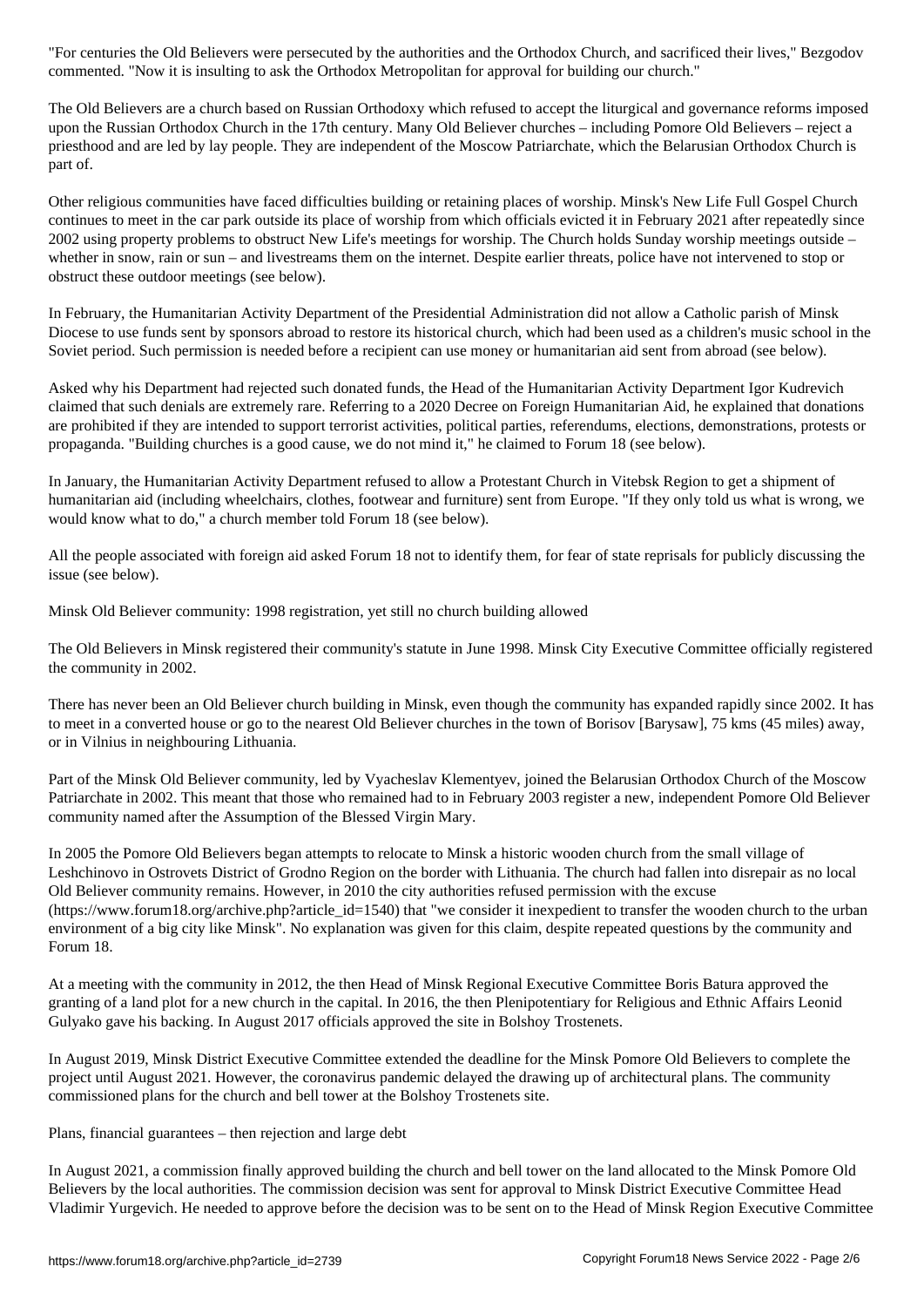However, despite a legal deadline of a maximum of three weeks for the decision to be approved, and repeated meetings by Old Believers with officials at the District and Regional level, Yurgevich and Turchin failed to give their approval.

On 13 October 2021, Yurgevich of Minsk District Executive Committee insisted that the community provide guarantees that it had enough money to complete the building within two years. The community provided these written guarantees. Yurgevich then told the community to talk to Turchin of Minsk Region Executive Committee.

At a 17 November 2021 meeting, Turchin promised to approve the plans if the community again provided written guarantees that it had funding to complete the project within two years. The community submitted these on 1 December.

On 12 January 2022, Yurgevich of Minsk District Executive Committee told the community that the Region Executive Committee had ruled that its financial guarantees were inadequate. He asked for further guarantees, which the community provided on 25 January. On 7 February the community also sent the guarantees to Turchin of Minsk Region Executive Committee.

When on 11 February the Old Believer community met the regime's senior religious affairs official, Plenipotentiary for Religious and Ethnic Affairs Aleksandr Rumak, he supported building the church. He followed this up on 18 February with a letter to the Head of Minsk Region Executive Committee Turchin.

However, on 17 March, Minsk District Executive Committee Chair Yurgevich rejected the Old Believer application to build a church. He described the allocation of a plot of land to the community as "inexpedient" and said the community had failed to lodge completed plans by an August 2021 deadline. The community insisted to Forum 18 that officials never told them of this deadline in any of their meetings in late 2021 and early 2022.

Minsk Region Executive Committee issued the final rejection on 22 March 2022. The letter cited the rejection five days earlier by Minsk District Executive Committee.

The community has already paid 70,000 Belarusian Roubles "collected by parishioners" to the architects, and now owes them a further 50,000 Belarusian Roubles, community members told Forum 18.

Did Minsk Region Head – or Orthodox Church - block church construction?

According to an appeal published on the ruvera.ru Old Believer website, officials handed over the documents for final approval for construction of a church for Minsk's Old Believer community to the head of the Russian Orthodox Church in Belarus, Metropolitan Veniamin (Tupeko).

"There was just one signature left when we found out that it is the Orthodox Church which gives the last word," Deputy Head of the Council of Pomore Old Believers in neighbouring Russia, Aleksey Bezgodov, told Forum 18 on 21 April. He thinks that the signature was denied because Metropolitan Veniamin wants the community to join the Orthodox Church, as happened in 2002 with another Old Believer community in Minsk.

Officials in Minsk gave permission to the Old Believer community which reunited with the Moscow Patriarchate permission to build a new church in the city's Lenin District. Metropolitan Veniamin blessed the foundations of St Elijah's Church on 2 August 2021, according to the Belarusian Orthodox Church website.

The regime has in the past given the Belarusian Orthodox Church unwritten but real veto powers  $(\text{https://www.forum18.org/archive.php?article id=177})$  over a related religious group. Although based on Russian Orthodoxy, the Pomore Old Believers are independent of the Moscow Patriarchate, of which the Belarusian Orthodox Church is a part.

Forum 18 was unable to find out the reasons for the denial of a church for the Pomore Old Believer community and whether the Head of Minsk Region Executive Committee Aleksandr Turchin asked Metropolitan Veniamin to approve the construction of the church. Turchin's secretary refused to give any comments or to transfer the call to her superior on 20 April. She referred Forum 18 to the press secretary Inna Korolyonok. However, she told Forum 18 that she could find no information about this issue.

Forum 18 called the Russian Orthodox Minsk Diocese Chancellery on 4 April, but the secretary refused to give any comments.

The Deputy Head of the Ideology Department of Minsk District Executive Committee, Zhanna Ramanovich, confirmed that it had approved the Pomore Old Believers' request for land allocation. "If you are talking about the Pomore Old Believers, we never handed over any documents to the Belarusian Orthodox Church [for approval]," she claimed to Forum 18 on 4 April.

The Head of the Ideology Chief Department of Minsk Region Executive Committee, Aleksandr Ilyasevich, similarly denied passing any documentation to Metropolitan Veniamin of the Orthodox Church. "Why should a decision on constructing an Old Believer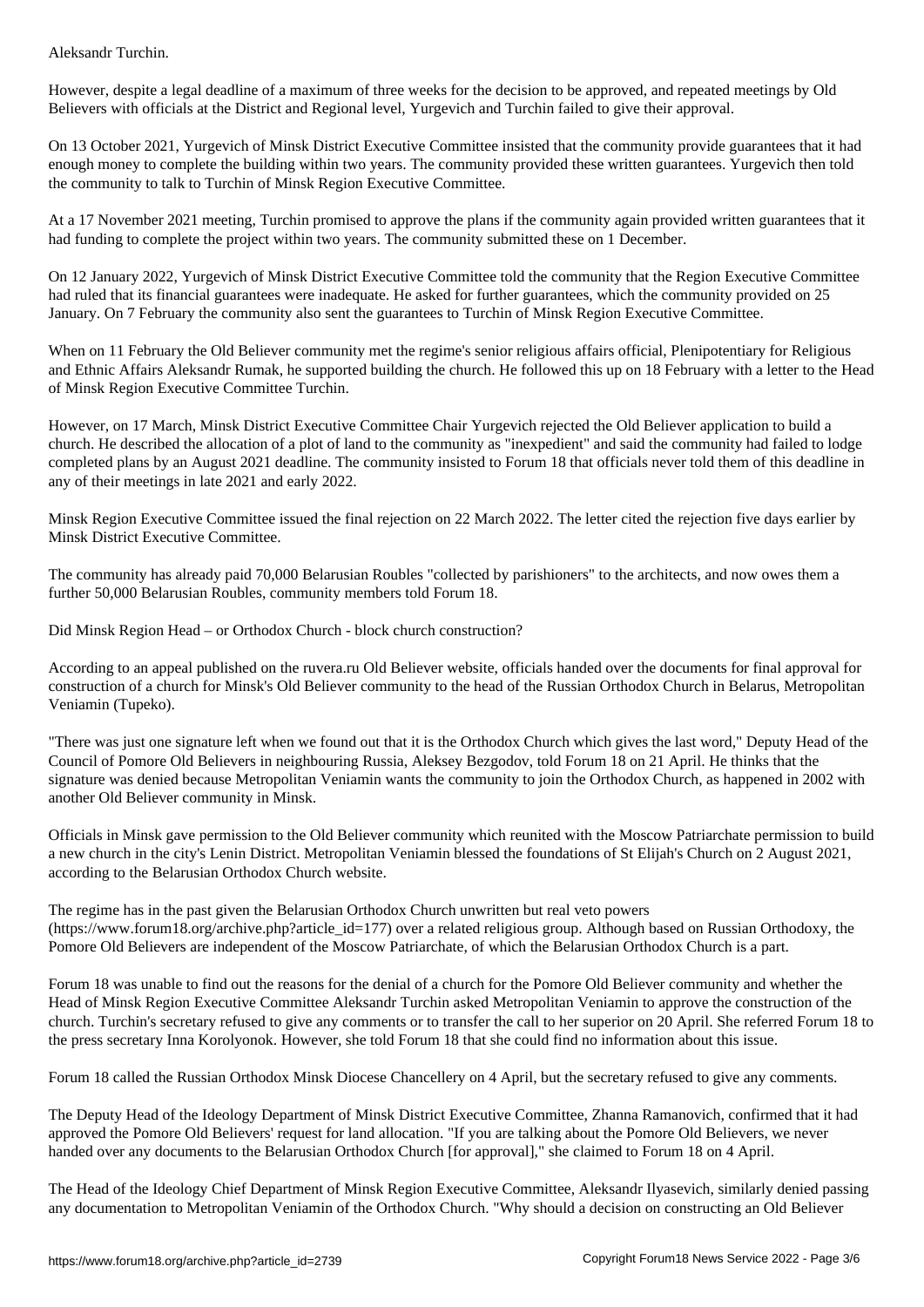Many Old Believer communities from Russia sent letters to the authorities in Minsk protesting against the decision to send the application to the Orthodox for approval, Bezgodov told Forum 18. "The message from the Orthodox authorities is: if you want a church building, join us."

Regime creates property problems for religious communities it dislikes

The regime often creates property problems to exert pressure against religious communities it dislikes.

From 2002 onwards, New Life Full Gospel Church has faced repeated obstruction and police raids (https://www.forum18.org/archive.php?article\_id=2639) in using a former cowshed it owns as its place of worship. A disused railway carriage was located 500 metres (yards) from New Life's building and this was used from January 2001 by a Russian Orthodox (Moscow Patriarchate) community, without the regime raising any questions about the railway carriage's legal status or use as a place of worship. The railway carriage site now has an Orthodox church consecrated in 2013.

New Life Church, however, was evicted by police and bailiffs (https://www.forum18.org/archive.php?article\_id=2639) on 17 February 2021, and has been forced to meet in the car park outside its place of worship ever since.

Each Sunday since being evicted, New Life has met for an hour-long outdoor and livestreamed service in the church car park, including in snow, rain or sun. The Church now brings in a coach to hold Sunday school for children.

In July and August 2021, officials threatened New Life Church with administrative and criminal charges  $(\text{https://www.forum18.org/archive.php?article id=2682})$  if it continued to meet in the car park. However, so far officials or police have not intervened to obstruct or prevent the Sunday outdoor meetings for worship.

The authorities have not offered New Life Church a plot of land for constructing a new church building, while proposed alternative venues were either too small, too remote, or too expensive. "We do not give up our building and continue praying, as only God can save us," New Life Pastor Vyacheslav Goncharenko told Forum 18 from Minsk on 5 May 2022. "Worshipping in the car park is part of our declaration that we do not agree."

The authorities also demand that New Life Church pay the land tax for the whole period while the Church used its building  $(\text{https://www.forum18.org/archive.php?article id=2682})$ , in the amount of 458,918.22 Belarusian Roubles (1,600,000 Norwegian Kroner, 155,000 Euros or 180,000 US Dollars). This is, according to state figures, equivalent to more than 25 years' average wage for someone in work. Unless the Church pays this sum, the authorities will not allow it to build a new place of worship.

"We are told: if you want a new building, you have to pay and later the formalities will be sorted out," Pastor Goncharenko told Forum 18. "But we were deceived so many times, so we trust only God to solve the situation." He insists that tax payment is the responsibly of the Housing Repairs and Utilities Association, as religious organisations are not subject to land and property taxes. "Give us the building back and there will be no need to pay," he added.

Despite a petition to the Presidential Administration, the authorities refused to hand over the Catholic Church of Saints Simon and Helena (https://www.forum18.org/archive.php?article\_id=2591) (known locally due to its brickwork as the Red Church) in central Minsk back to Church ownership, and the building continues to belong to the building agency Minsk Property.

The regime claimed in December 2019 that the Church owed more than 160,000 Belarusian Roubles (585,000 Norwegian Kroner, 55,000 Euros, or 65,000 US Dollars) for restoration work and tax (https://www.forum18.org/archive.php?article\_id=2591). The Church was not consulted about the "restoration" work, and it has not addressed serious maintenance issues the Church has long pointed out. The regime also demanded just under 13,000 Belarusian Roubles (47,500 Norwegian Kroner, 4,500 Euros, or 5,300 US Dollars) a month as rent.

People associated with the Red Church think that it would take them at least 75 years to pay the authorities the current amount they are demanding. "It looks like the state without asking the parish decided to give us a large debt, and now demands that we pay them," Catholics told Forum 18

The parish did not pay the debt, hoping to resolve the issue by negotiation. However, by May 2021 the debt Minsk Property was demanding from the parish had risen to 350,000 Belarusian Roubles (1,200,000 Norwegian Kroner, 118,000 Euros, or 140,000 US Dollars), Euroradio.fm noted on 12 May 2021. This is, according to state figures, equivalent to about 20 years' average wage for someone in work.

By then, the parish had collected two cardboard boxes containing 20,000 signatures on a petition (https://www.forum18.org/archive.php?article\_id=2682) to the Presidential Administration calling for the building to be handed over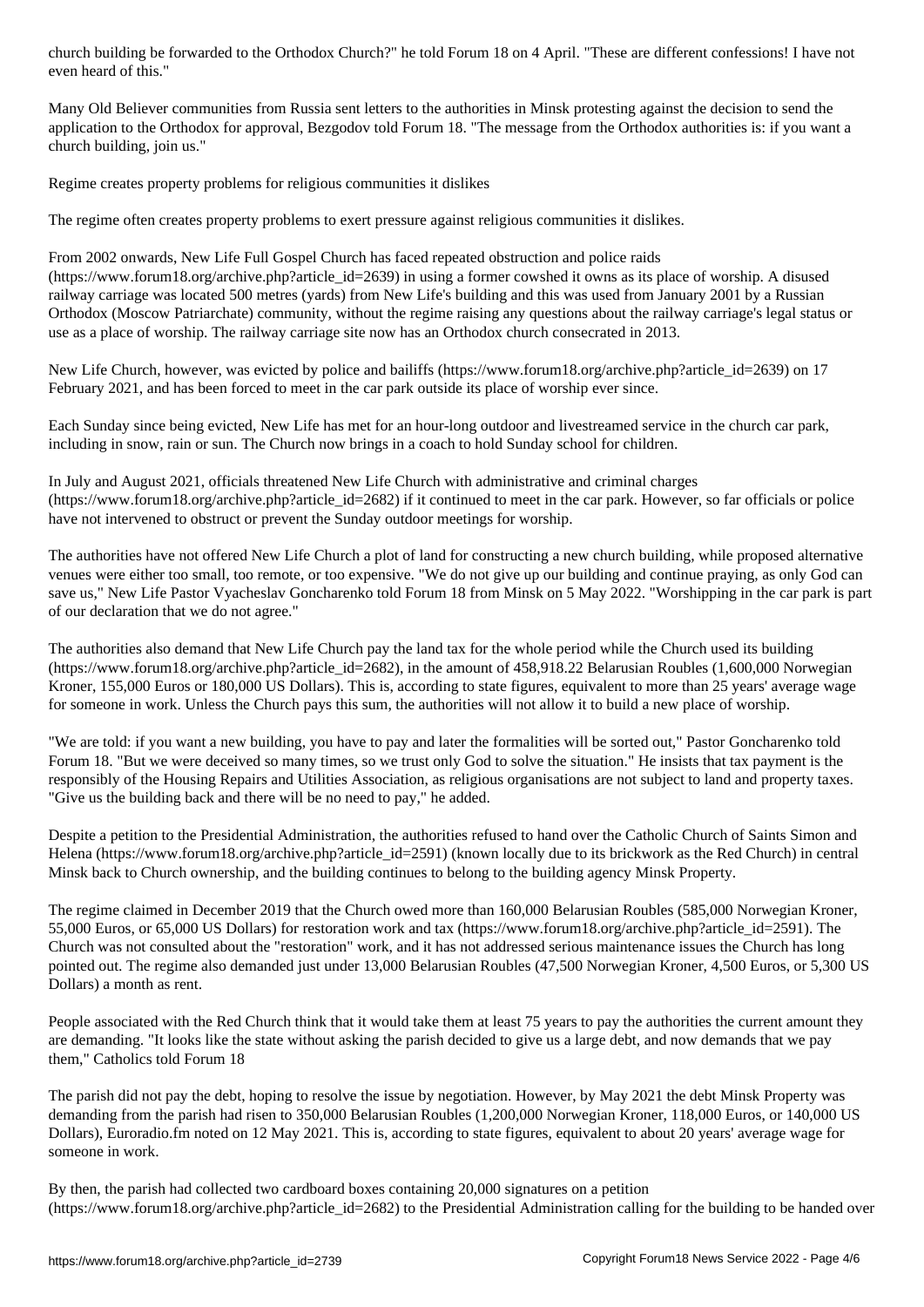All this is done despite a 2005 Presidential Decree exempting registered religious organisations from tax (https://www.forum18.org/archive.php?article\_id=2682). The state rents historical religious buildings it owns to religious organisations, requiring them to pay for the land and buildings they use.

Foreign aid to restore church blocked

The regime strictly controls gifts of money and humanitarian aid from abroad, including for religious organisations, making them register such donations with the authorities depending on the size of the funds. Any donations must be checked by the Presidential Administration's Humanitarian Activity Department (https://www.forum18.org/archive.php?article\_id=2639) and approved by the president.

In February, the Humanitarian Activity Department did not allow a Catholic parish of Minsk Diocese to use funds sent by sponsors abroad to restore its historical church, which had been used as a children's music school in the Soviet period. The regime returned the church to the Catholics in the 1990s. The parish began restoration works two years ago. The sponsors from abroad designated three quarters of their donation for the reconstruction of the church.

The parish had been allowed to receive funding donated from abroad before, people associated with the Church told Forum 18 on 25 April, but this time the Humanitarian Activity Department refused to allow the donation without any explanation. They added that local people also donate money, and the parish will renovate the church anyway.

Asked why his Department had rejected such donated funds, the Head of the Humanitarian Activity Department Igor Kudrevich claimed to Forum 18 on 27 April that such denials are extremely rare.

Referring to a Decree on Foreign Humanitarian Aid dated 25 May 2020, Kudrevich explained that donations are prohibited if they are intended to support terrorist activities, political parties, referendums, elections, demonstrations, protests or propaganda. "Building churches is a good cause, we do not mind it," he claimed to Forum 18.

The Humanitarian Aid Decree contains a list of designations of humanitarian support, mainly for social or health-oriented purposes, which can be approved. Such donations are tax free. However, decisions on donations for other purposes are handed to a special commission. If the decision is negative, the humanitarian support is either returned to the sponsor or can be used in accordance with approved purposes, though it then becomes subject to a tax deduction of 13 per cent. Recipients can use humanitarian support only after completion of all approval formalities.

Foreign aid for other purposes blocked

In January, the Humanitarian Activity Department refused to allow a Protestant Church in Vitebsk Region to get a shipment of humanitarian aid (including wheelchairs, clothes, footwear and furniture) sent from elsewhere in Europe.

The cargo arrived on 20 September 2021, but the Humanitarian Activity Department rejected all attempts to get it approved. The third denial came in February 2022 on the last day of the allowed storage period. After that, the regime ordered the humanitarian aid to be sent back at the expense of the church.

A church member who wished to be unnamed said that the goods are still stored under seal at a warehouse. "We are small in numbers and cannot afford to send the container back, as it would cost more than 1,000 Euros," the church member told Forum 18 on 25 April. The church member noted that many people are waiting for the goods, including handicapped people, elderly veterans, hospitals and single mothers.

The Humanitarian Activity Department did not explain the reasons for the denial. "If they only told us what is wrong, we would know what to do," the church member told Forum 18. Sanctions have now made it difficult or impossible to return the humanitarian aid back to the sponsors. The church member regretted that if the problem is not solved, the procedure requires that the goods be destroyed.

"So far everything is quiet, as if they [Humanitarian Activity Department] have forgotten about it," the church member told Forum 18.

The Head of the Humanitarian Activity Department, Igor Kudrevich, explained to Forum 18 that second-hand wheelchairs and other goods are not allowed to be brought to Belarus. "This is not us - these are the requirements of the Health Ministry," he commented to Forum 18.

A specialist involved in charity activities explained that if humanitarian aid contains second-hand rehabilitation devices and medical equipment, additional certification with the Centre of Expertise is required to obtain permission to use it. "This service is fee-based